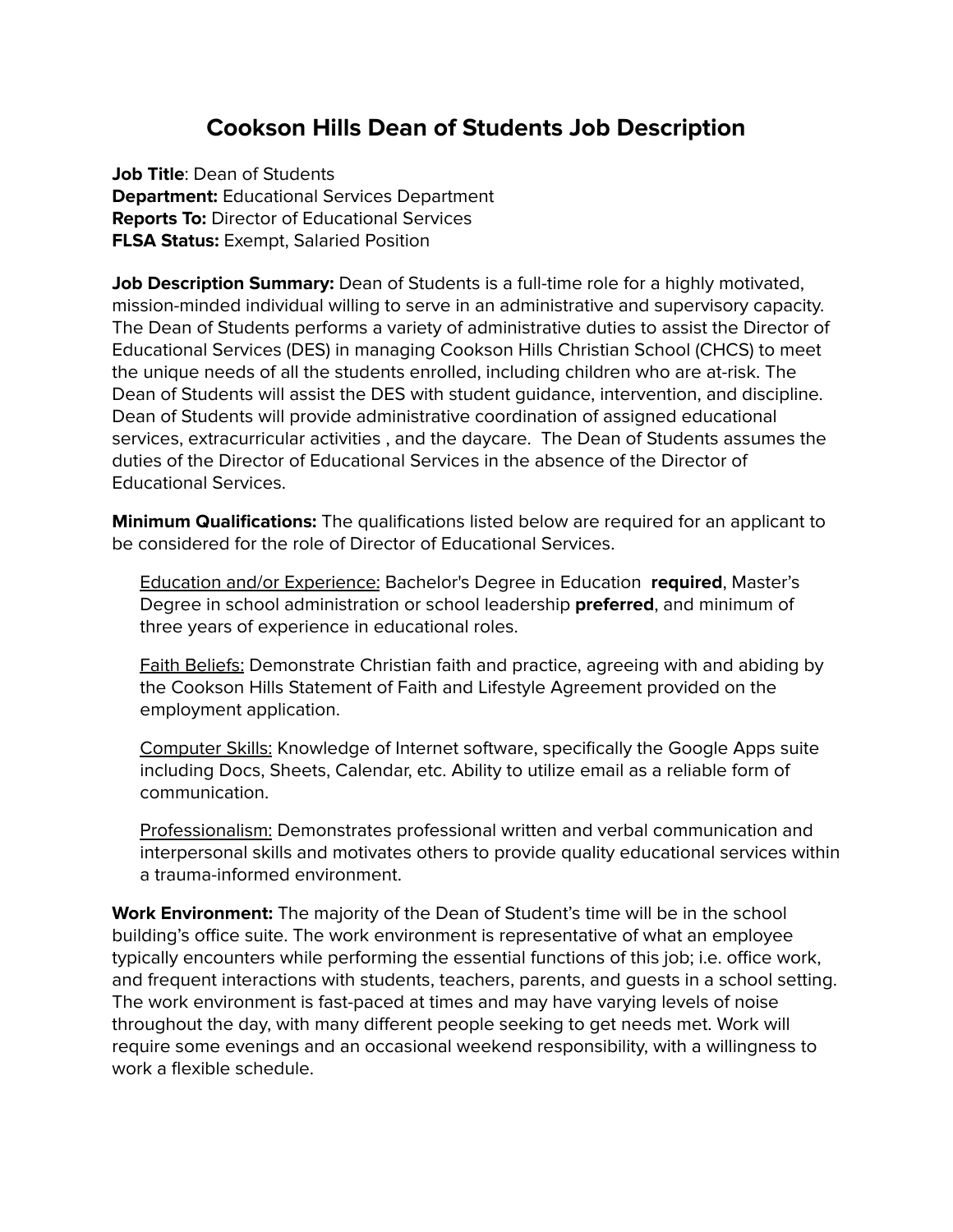**Essential Duties and Responsibilities:** To perform this job successfully, an individual must be able to perform each essential duty satisfactorily and other duties as assigned. Reasonable accommodations may be provided to enable individuals with disabilities to perform the essential functions.

Student Life Coach: The Dean of Students collaborates with the Director of Educational Services and CHCS staff to provide trauma-informed care and mentorship to students. On a daily basis, the Dean of Students helps students process through surface behaviors, helping them connect the dots from how they are feeling to how they are behaving. S/he helps students feel supported and understood, thereby influencing their academic motivations.

Administration and Coordination of Educational Services: The Dean of students provides administration and coordination of the Educational Services as assigned by the Director of Education Services. This includes, but is not limited to, administration of CHCS collaboration with the local technical school (NTC), supervision and communication of senior scholarship opportunities, oversight of concurrent students, tracking and communication of OK Promise, and coordination of all testing. Additionally, the Dean of students will provide supervision of the daycare staff as requested by the DES.

Extracurricular Programming: The Dean of students provides administration and coordination of the Extracurricular programs at CHCS. These include sports, camps, retreats, homecoming, and other activities typical of a school environment. CHCS provides 4-Him classes each spring that are coordinated by the Dean of Students and led by Cookson Hills staff.

Year-Round Availability: To create our trauma-informed environment and to support the overall ministry of Cookson Hills, all Cookson Hills school staff work on a 12-month basis. Each school year begins in July, and consists of six, 6-week terms, separated by 2-week student breaks. Each school year is separated by a 5-week summer break, during which the Dean of Students will support the Director of Educational Services preparations for the next school year, help prepare/facilitate teacher in-service, and/or may utilize paid vacation time.

**Competencies:** These competencies, characteristics, and aptitudes are representative of the knowledge, skill, and/or ability required to perform this job.

Adaptability: Manages competing demands; Changes approach or method to best fit the situation; Able to deal with frequent change, delays, or unexpected events.

Analytical: Synthesizes complex or diverse information; Uses experience to complement data; Designs processes for ongoing job responsibilities.

Attendance/Punctuality: Is consistently at work and on time; Meets and honors commitments; Uses time efficiently.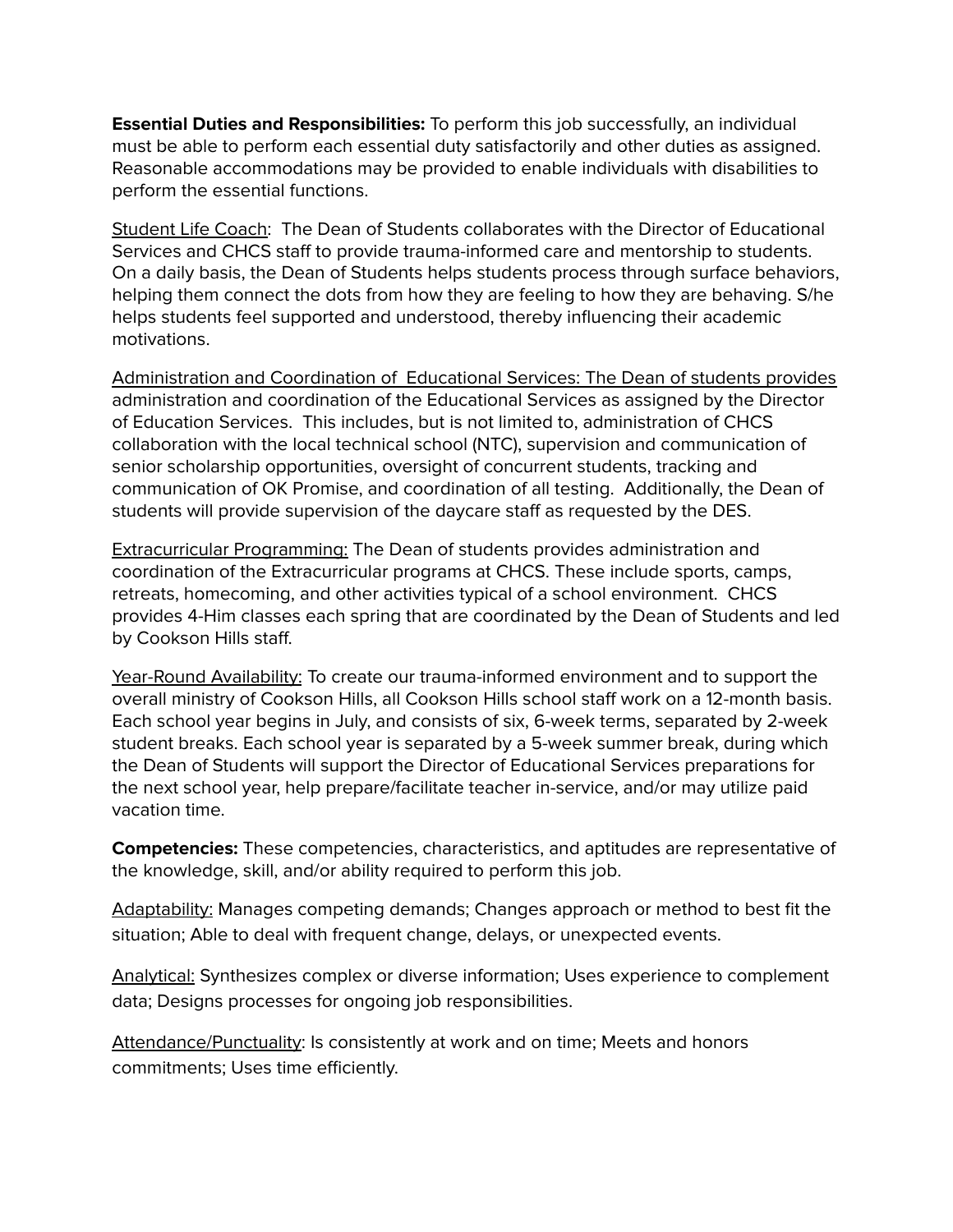Change Management: Develops useful implementation plans; Communicates changes effectively; Manages resistance and builds commitment; Prepares and supports those affected by change; Monitors transitions and evaluates outcomes.

Dependability: Completes tasks on time or notifies others with an alternate plan.

Ethics: Treats people with respect; Keeps commitments; Inspires the trust of others; Works with integrity; Upholds organizational values.

Initiative: Volunteers readily; Undertakes self-development activities; Takes independent actions and calculated risks; Looks for and takes advantage of opportunities; Asks for and offers help when needed.

Interpersonal Skills: Connects with others using empathy and active listening rather than judgment; Manages conflict and de-escalates crisis moments; Uses a team-oriented approach to problem-solving; Regulates own emotions well; Maintains confidentiality; Growth-minded and teachable; Looks for strengths in others and uses frequent positive speech; Ability to be fair, discerning, and honest in all relationships.

Judgment: Exhibits sound and accurate judgment; Supports and explains reasoning for decisions; Includes appropriate people in the decision-making process.

Language Skills: Demonstrates good communication skills with the ability to read and comprehend instructions, correspondence, policy, and licensure requirements; Ability to write clearly, concisely, and informatively in correspondence and descriptive reports; Ability to effectively present information in one-on-one and small group situations.

Leadership: Exhibits confidence in self and others; Inspires and motivates others to perform well; Effectively influences actions and opinions of others; Accepts feedback from others; Gives recognition to others.

Managing People: Takes responsibility for team member activities; Makes self available to other staff; Aids in the development of others' skills and encourages growth.

Organizational Skills: Maintains detailed records and submits required documentation promptly.

Organizational (Cookson Hills) Support: Follows policies and procedures; Completes administrative tasks correctly and on time; Supports organization's goals and values; Improves processes and services.

Physical Demands: Regularly required to walk, talk, hear, lift and/or move up to 20 pounds; Utilizes vision capabilities for computer screens and paperwork.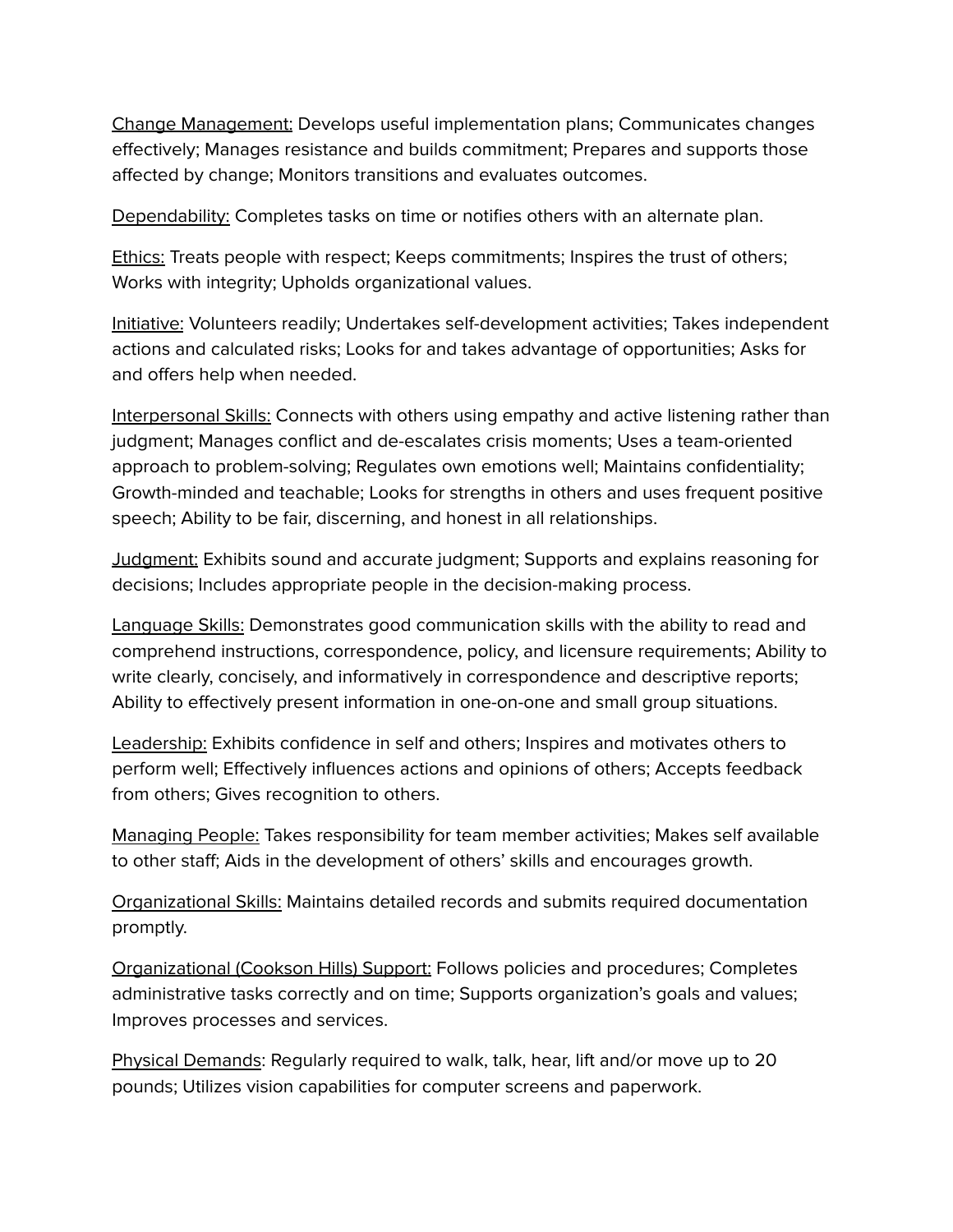Problem Solving: Identifies and resolves problems in a timely manner; Gathers and analyzes information skillfully; Develops alternative solutions; Works well in group problem-solving situations; Uses reason even when dealing with emotional topics.

Professionalism: Treats others with respect and consideration regardless of their status or position; Accepts responsibility for own actions; Follows through on commitments.

Reasoning Ability: Applies common sense understanding to carry out responsibilities; Ability to assess issues, accounting for multiple variables and possible implications, providing rational solutions to problems.

Safety and Security: Observes safety and security procedures; Determines appropriate action beyond guidelines; Reports potentially unsafe conditions.

Staff Support: Makes self available to other staff; Aids in the development of others' skills and encourages growth.

Teamwork: Balances team and individual responsibilities; Gives and welcomes feedback; Contributes to building a positive team spirit; Puts success of team above own interests; Supports everyone's efforts to succeed.

**Benefits of Dean of Students Employment:** In addition to rewarding service and fulfilling ministry opportunities, Cookson Hills provides employees with a competitive compensation package.

Cash Compensation: Salary paid on a monthly basis.

\*Optional for Dean of Students\* On-Campus Housing/Utilities: Employees contribute toward the cost of housing/utilities at a fraction of the value of the benefit. Details provided in compensation offer overview.

Paid Sick Leave: Awarded upon the 6-month anniversary of hire date and each 1-year anniversary thereafter, at a rate described in the employee policy manual.

Paid Personal Time Off: Paid PTO is awarded upon the 6-month anniversary of hire date and each 1-year anniversary thereafter, at a rate described in the employee policy manual.

Paid Holidays: The Dean of Students is paid for ten holidays throughout the calendar year, as described in the employee policy manual.

Health, Dental, Vision Insurance: Employees contribute to the monthly premiums for this coverage.